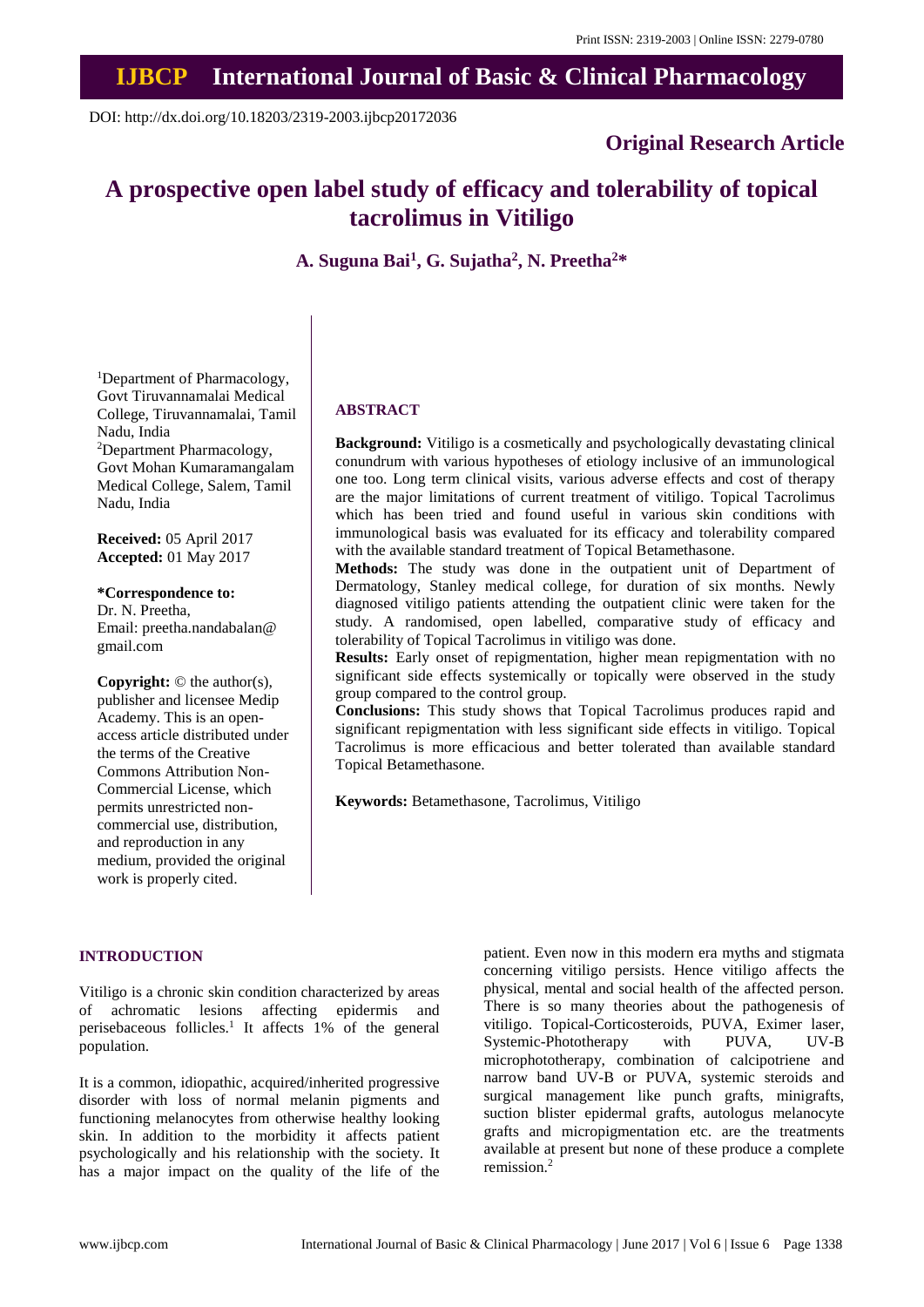Further compliance for regular long term visits for PUVA, narrow band UV-B therapy, long term risk of photoageing and carcinogenesis with phototherapy, side effects of immunosuppressive therapy and cost of therapy are the limitations of these treatment methods.

This initiate the drive for exploring other safer, more efficacious, cost effective alternative treatment which is easy to administer, by the patient himself at his home and without affecting his day to day life style.

A Topical formulation will have more impact on the patient's morale and at the same time reduce the unwanted side effects.

Tacrolimus a macrolide which inhibits Interlukin-2 expression in the T-cells is a prototype of a class of immunosuppressive agents. It has been tried and found useful in the treatment of various skin conditions. <sup>3</sup> So in this study topical Tacrolimus is evaluated for its efficacy and tolerability compared with topical Betamethasone which is the available standard drug in this hospital.

#### **METHODS**

The study was carried out in the outpatient Unit of Department of Dermatology, Government Stanley Medical College for a period of six months. Newly diagnosed patients with vitiligo were enrolled for the study.

#### *Study design*

It is a Prospective, Randomised, Open labelled, comparative study with 60 patients (30 patients in Group-I and 30 patients in Group-II).

#### *Inclusion criteria*

- 1. Age:18-45 years
- 2. Both sex.
- 3. Patients with clinically confirmed diagnosis
- 4. Lesions less than 2cms.
- 5. Lesions less than 6 month's duration.
- 6. Lesions in the face, neck and forearm.

#### *Exclusion criteria*

- 1. Patients with extensive lesions
- 2. Pregnant and lactating mothers
- 3. Patients with diagnosis of diabetes mellitus and hypertension
- 4. Patients with known history of immunodeficiency or other known autoimmune disease.
- 5. Patients with renal disease.
- 6. Patients who were not willing to give informed consent to the study.

#### *Enrolment*

The study was conducted after obtaining approval from the Institutional Ethical Committee. New Patients who attended the Outpatient clinic of Department of Dermatology in Government Stanley Medical College with a diagnosis of vitiligo were explained about the study purpose and procedures. Written Informed consent in their own language was obtained from those who were willing to participate in the study.

After thorough general and systemic examination, blood was drawn for haematological and biochemical tests for liver and renal function. The base line demographic characters were recorded. A detailed clinical examination was done and percentage of body surface area involved was assessed using RULE OF NINE. After obtaining written consent punch biopsy of skin was done under strict aseptic precautions using local anesthesia. Histopathological examination was done and opinion obtained from institutional pathologist.

A total number of 60 patients were enrolled for the study. They were randomized and allotted to two groups with 30 in each group.

Group-I (control group) applying 1% Betamethasone and Group-II (Study Group) applying 0.1% Tacrolimus ointment. All the patients were instructed to apply  $1/3^{rd}$  of a fingertip unit of ointment twice daily for a continuous period of eight weeks. Patients were instructed to report any adverse effects immediately. Compliance was verified by instructing the patients to return the used empty ointment tubes to the investigator. Also, they were asked to maintain a diary to note down any events and to bring the diary at each visit.

#### *Evaluation and follow up*

The patients were asked to come to the clinic at the end of every two weeks after application of the drugs. They were evaluated for the repigmentation using RULE of NINE by the Dermatologist in the institution. The haematological and biochemical parameters were reassessed at the end of 8 weeks to evaluate any undesirable changes in the functions of vital organs, even though topical application of Tacrolimus has not found to produce any systemic toxicity in the previous studies done till date. Punch biopsy of the lesion after the treatment was taken, Histopathological examination done and institutional pathologist opinion was obtained. After 8 weeks of treatment the patients were asked to come for follow up once in a month for 6 months.

#### *Data analysis*

The data thus obtained were analysed using appropriate statistical methods as per the requirement.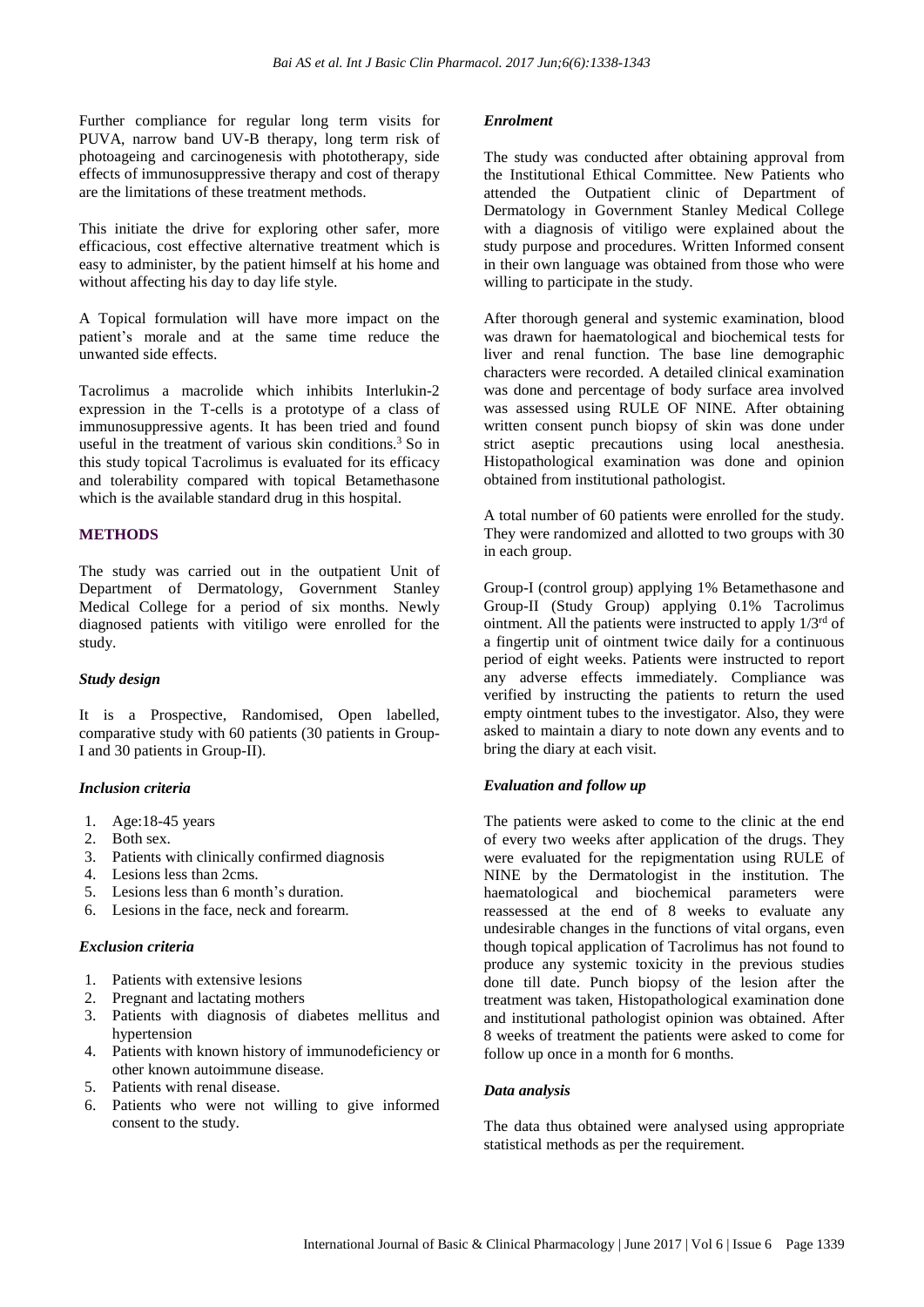#### **RESULTS**

A prospective open labelled comparative study was conducted to find out the efficacy and tolerability of Topical Tacrolimus over Topical Betamethasone in vitiligo patients in a medical college in south India.

The mean age distribution of the two groups was analysed statically. The mean age group in control group (28.07) and test group (29.73) showed no significant difference  $(p=0.48)$  (Figure 1).



**Figure 1: Comparison of mean age.**

18 males and 12 females were enrolled in group I whereas 15 males and 15 females were in group II. Therefore, no significant difference  $(p=0.44)$  in sex distribution between the two groups.

There was no significant difference between mean duration of lesion in both groups (Figure 2).



**Figure 2: Duration of lesion.**

There was no significant difference  $(p= 0.82)$  in mean site of lesion (Figure 3). There was no significant difference in the mean size of lesion in both groups (Figure 4). The percentage of repigmentation in both groups was analysed. There was no significant difference between the groups at baseline (Figure 5).



**Figure 3: Site of the lesion.**



**Figure 4: Comparison of mean size (in mm).**



#### **Figure 5: Comparison of percentage of mean pigmentation in both groups.**

The Percentage of repigmentation in both groups were statistically analysed using student independent 't' test and p value was significant. From the second week, onwards there was significant repigmentation in the study group i.e. Group - II (Tacrolimus) over Group I (Betamethasone) throughout the period (Table 1). The comparison of repigmentation in face showed significant difference  $(P= 0.001)$  between two groups (Table 2).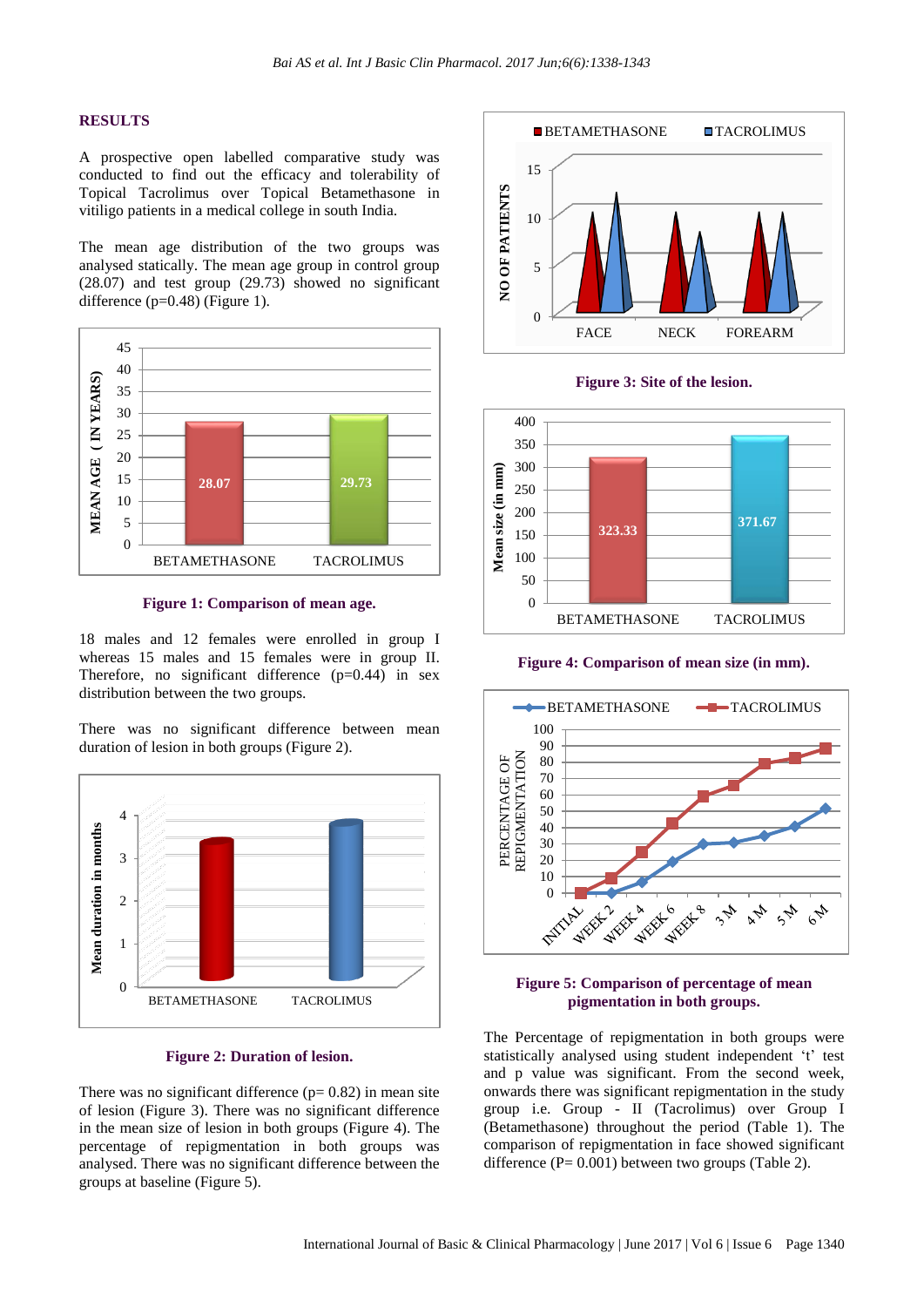#### **Table 1: Percentage of repigmentation in both groups.**

|                 | <b>Group</b>         |           |                   |           | <b>Student independent t test</b> |  |  |
|-----------------|----------------------|-----------|-------------------|-----------|-----------------------------------|--|--|
| <b>Duration</b> | <b>Betamethasone</b> |           | <b>Tacrolimus</b> |           | $p=1.00$ not significant          |  |  |
|                 | <b>Mean</b>          | <b>SD</b> |                   | <b>SD</b> | $p=0.0001$ significant            |  |  |
| Initial         | 0.00                 | 0.00      | 0.00              | 0.00      | $p=0.0001$ significant            |  |  |
| Week 2          | 0.00                 | 0.00      | 9.17              | 12.25     | $p=0.0001$ significant            |  |  |
| Week 4          | 6.67                 | 11.24     | 25                | 16.08     | $p=0.0001$ significant            |  |  |
| Week 6          | 19.17                | 16.97     | 42.5              | 20.92     | $p=0.0001$ significant            |  |  |
| Week 8          | 30.00                | 21.17     | 59.17             | 24.99     | $p=0.0001$ significant            |  |  |
| 3 M             | 30.83                | 21.46     | 65.83             | 27.45     | $p=0.0001$ significant            |  |  |
| 4 M             | 35.00                | 24.21     | 79.17             | 26.33     | $p=0.0001$ significant            |  |  |
| 5 M             | 40.83                | 26.65     | 82.5              | 26.38     | $p=0.0001$ significant            |  |  |
| 6 M             | 51.67                | 31.44     | 88.33             | 26.04     | $p=0.0001$ significant            |  |  |

#### **Table 2: Comparison of percentage of repigmentation in face.**

| Group         | Base 2<br>line | wks      | wks | $\sqrt{6}$<br>wks | wks  | 2rd<br>month | $\mathbf{\Lambda}$ th<br>month | $\mathbf{F}$ th<br>month | $\mathbf{K}$ th<br>month | Two way<br>repeated<br><b>Anova F</b> test |
|---------------|----------------|----------|-----|-------------------|------|--------------|--------------------------------|--------------------------|--------------------------|--------------------------------------------|
| Betamethasone | $\Omega$       | $\Omega$ |     | 30                | 45   | 45           | 50                             | 57.5                     | 80                       | $P = 0.001$                                |
| Tacrolimus    |                | 12.5     | 25  | 45.8              | 72.9 | 79.1         | 89.5                           | 93.75                    | 95.8                     | significant                                |

#### **Table 3: Comparison of percentage of repigmentation in neck.**

| <b>Group</b>  | 'Base :<br>line | wks | wks | 6.<br>wks | wks  | $\mathbf{r}$<br>month | ⊿th<br>month | $\mathbf{\in}$ th<br>month | f<br>month | <b>Two way</b><br>repeated<br><b>Anova F test</b> |
|---------------|-----------------|-----|-----|-----------|------|-----------------------|--------------|----------------------------|------------|---------------------------------------------------|
| Betamethasone |                 | 2.5 | 7.5 | 15        | 27.5 | 27.5                  | 32.5         | 35                         | 50         | $P = 0.001$                                       |
| Tacrolimus    |                 |     | 25  | 43.75     | 59.3 | 59.3                  |              | 75.0                       | 87.5       | significant                                       |

#### **Table 4: Comparison of percentage of repigmentation in forearm.**

| <b>Group</b>      | <b>Base</b><br>line | wks | wks | wks  | 87<br>wks | 2rd<br>month. | $\mathbf{A}^{\text{th}}$<br>month | $\mathbf{r}$ th<br>month | $\mathcal{L}^{\text{th}}$<br>month | Two way<br><b>Repeated</b><br><b>Anova F test</b> |
|-------------------|---------------------|-----|-----|------|-----------|---------------|-----------------------------------|--------------------------|------------------------------------|---------------------------------------------------|
| Betamethasone     |                     |     | 2.5 | 15.0 | 17.5      | 20.0          | 22.5                              | 30.0                     | 35.0                               | $P = 0.001$                                       |
| <b>Tacrolimus</b> |                     |     | 25  | 32.5 | 47.5      | 57.5          | 70.0                              | 75.0                     | 80.0                               | significant                                       |

#### **Table 5: Final achievement of repigmentation of both groups.**

|                      |       | After 8 weeks                    |     |     |         | After 6 months                   |     |     |     |      |  |
|----------------------|-------|----------------------------------|-----|-----|---------|----------------------------------|-----|-----|-----|------|--|
| Study group          | $0\%$ | 25%                              | 50% | 75% | $100\%$ | $0\%$                            | 25% | 50% | 75% | 100% |  |
| <b>Betamethasone</b> |       |                                  |     |     |         |                                  |     |     |     |      |  |
| <b>Tacrolimus</b>    |       |                                  | 10  |     |         |                                  |     |     |     | 23   |  |
| Chi square test      |       | $X^2 = 23.7$ p=0.001 Significant |     |     |         | $X^2 = 18.5$ p=0.001 Significant |     |     |     |      |  |

Similarly, repigmentation in the neck showed a significant difference (P=0.001) between study group and control group (Table 3). Also, the repigmentation in the forearm was statistically significant  $( P = 0.001 )$  when compared between two groups (Table 4). The final achievement of repigmentation of both groups was analysed using chi square test. There is significant repigmentation in study group (Tacrolimus) over the control group (Betamethasone) both at the end of 8 weeks and after 6 months (Table 5).

The haematological and biochemical parameters were analysed statistically for both groups before and after the study (Table 6).

There were no significant changes in the parameters. Comparing the occurrence of adverse effects in the Tacrolimus group only two patients complained of transient burning sensation on application of the drug during the first week of treatment, which had subsided spontaneously. In the Betamethasone group three patients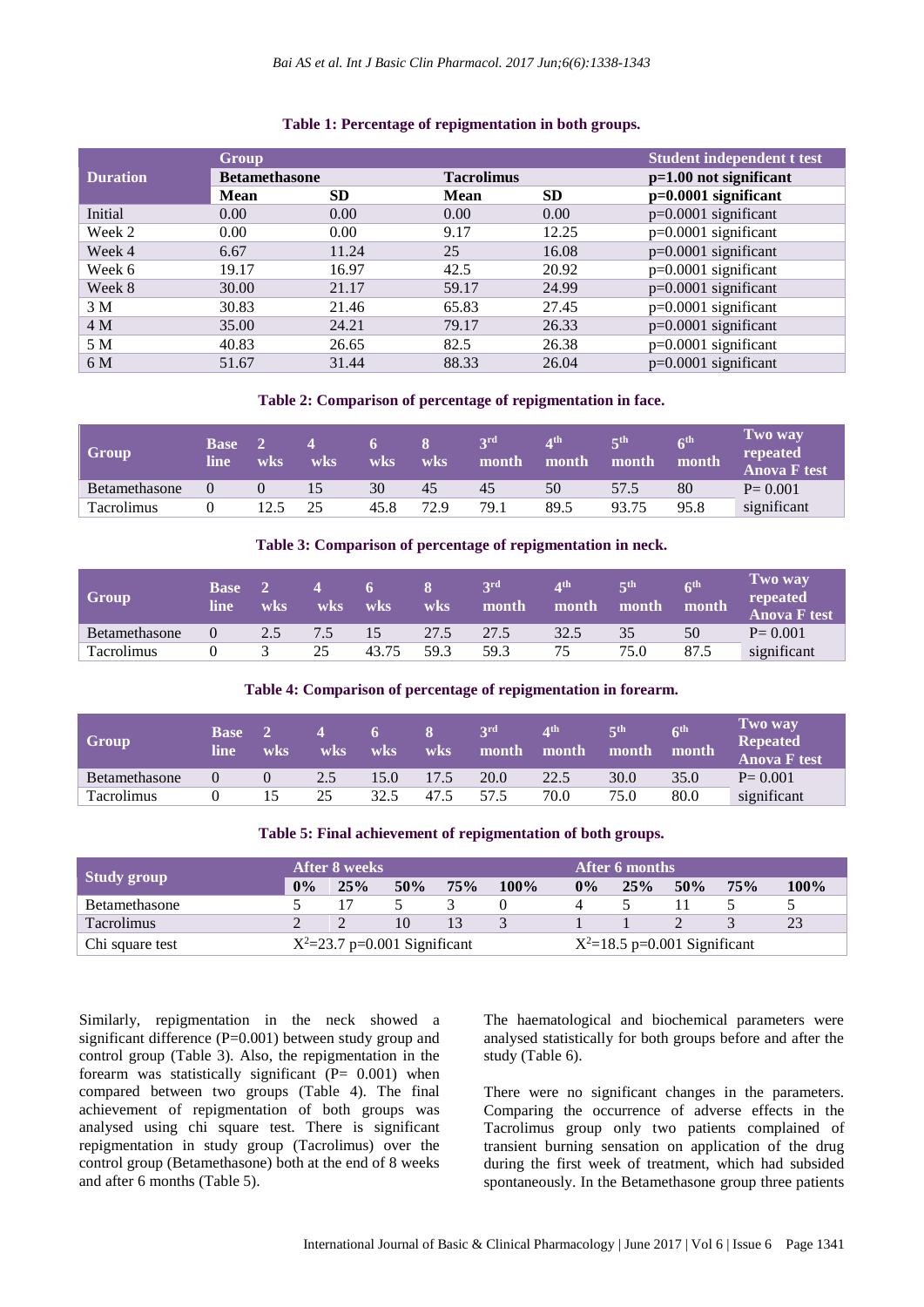had shown thinning of skin at the site of application of the drug after the 6<sup>th</sup> week. All the patients were followed

up for a period of 6 months. No systemic side effects observed. None of the patients showed relapse.

|                      | <b>Tacrolimus</b> |           |                |           |                                    | <b>Betamethasone</b> |           |        |                                    |            |  |
|----------------------|-------------------|-----------|----------------|-----------|------------------------------------|----------------------|-----------|--------|------------------------------------|------------|--|
| <b>Parameters</b>    | <b>Before</b>     |           | After          |           | <b>Student</b><br>paired<br>t test | <b>Before</b>        |           | After  | <b>Student</b><br>paired t<br>test |            |  |
|                      | Mean              | <b>SD</b> | <b>Mean</b>    | <b>SD</b> |                                    | <b>Mean</b>          | <b>SD</b> | Mean   | <b>SD</b>                          |            |  |
| Haemoglobin          | 10.793            | 0.9505    | 10.953         | 0.706     | $p=0.07$                           | 10.821               | 0.7678    | 10.848 | 0.6016                             | $p = 0.77$ |  |
| Total count          | 8153.33           | 766.42    | 8123.33        | 627.905   | $p = 0.63$                         | 7463.33              | 502.74    | 7560   | 589.915                            | $p = 0.42$ |  |
| Polymorphs           | 66.17             | 3.677     | 65.6           | 3.328     | $p = 0.41$                         | 65.9                 | 2.881     | 65.3   | 3.271                              | $p = 0.46$ |  |
| Lymphocytes          | 30                | 3.464     | 30             | 3.464     | $p = 0.61$                         | 29.97                | 3.045     | 30.3   | 3.395                              | $p=0.69$   |  |
| Eosinophils          | 3.83              | 1.053     | $\overline{4}$ | 1.287     | $p = 0.65$                         | 427                  | 1.081     | 3.93   | 1.172                              | $p = 0.18$ |  |
| <b>ESR</b>           | 11.3              | 1.236     | 11.57          | 1.478     | $p = 0.43$                         | 12                   | 1.531     | 12.03  | 1.426                              | $p=0.87$   |  |
| SR bilirubin         | 0.58              | 0.0997    | 0.54           | 0.0702    | $p = 0.18$                         | 0.483                | 0.0986    | 0.46   | 0.077                              | $p = 0.24$ |  |
| Blood urea           | 22.07             | 2.828     | 21.67          | 2.006     | $p = 0.44$                         | 21.33                | 2.82      | 21.13  | 2.24                               | $p=0.65$   |  |
| <b>SR</b> Creatinine | 0.85              | 0.138     | 0.817          | 0.1621    | $p = 0.25$                         | 0.81                 | 0.124     | 0.787  | 0.1629                             | $p=0.59$   |  |
| SGOT                 | 19.77             | 2.208     | 20.1           | 1.117     | $p = 0.31$                         | 19.63                | 2.059     | 20.4   | 1.734                              | $p = 0.13$ |  |
| <b>SGPT</b>          | 23.77             | 1.675     | 23.73          | 1.53      | $p = 0.93$                         | 23.7                 | 1.8       | 23.4   | 1.61                               | $p = 0.19$ |  |

#### **Table 6: Comparison of hematological and biochemical parameters between groups.**

#### **DISCUSSION**

This randomized, prospective, open labelled comparative study evaluated the efficacy and tolerability of topical Tacrolimus over available topical Betamethasone in patients with Vitiligo.

Vitiligo is a clinical disease with progressive depigmentation of the skin affecting the psyche of the patient due to cosmetic reasons. As the pathology of the disease is varied the treatment available also varied which includes systemic steroids, phototherapy, surgical treatment and topical treatment. Though large numbers of treatment modalities are available, all are only palliative and affects patient's day to day life. Frequent visits to the hospital conflicts additional blow to the patient's morale and pocket.

Topical Tacrolimus an immunosuppressive drug which inhibits T-cell activation and production of various cytokines, which are the key factors in the pathogenesis of vitiligo, is a valuable alternative treatment to topical steroids. This study was conducted to assess the efficacy of topical Tacrolimus in Vitiligo by comparing with standard topical Betamethasone available in the study centre. Group-I-Control Group received 0.1% Betamethasone ointment. Group-II-Study Group received 0.1% Tacrolimus ointment.

Duration of the study was 8 weeks. The patients were evaluated at the end of every two weeks clinically for repigmentation and also for any side effects. The patients were evaluated before and after the study period for haematological and biochemical parameters for liver and renal functions. They were asked to come for follow up once in a month for six months and the same parameters were evaluated. Repigmentation is an important goal in the treatment of vitiligo. We assessed it by clinical evaluation, scoring techniques and by biopsies. Data was compiled and results statistically analysed.

In present study, there was no significant difference in the age, sex, duration and mean size of the lesion between the groups. the result of our study which included patients with lesions up to six months' duration well correlate with the results of the studies conducted by Travis et al and Lepe et al on patients with lesions meanduration-2-12 yrs and 2.2 yrs respectively.<sup>4</sup>

In present study, we have concentrated on the lesions in the face, neck and fore arm like Travis et al. Our study also shows better repigmentation in the face and neck. Studies conducted by Grimes et al, Tangeti et al and Lepe et al on lesions on various parts of the body have shown that better repigmentation with lesions on the face and neck. 4-6 This correlate well with the observations of our study.

Grimes et al have shown 88.33% repigmentation in a pilot study conducted for 8 weeks' duration in 6 patients. The same author has reported 89% repigmentation in another study conducted for 6 months with19 patients. 5 This correlates with the observations of our study where we have observed 88% repigmentation.

Mean repigmentation in our study shows 30% in Group-I and 59.17% in Group-II after 8 weeks of treatment and 51.67% and 88.33% after 6 months respectively. This